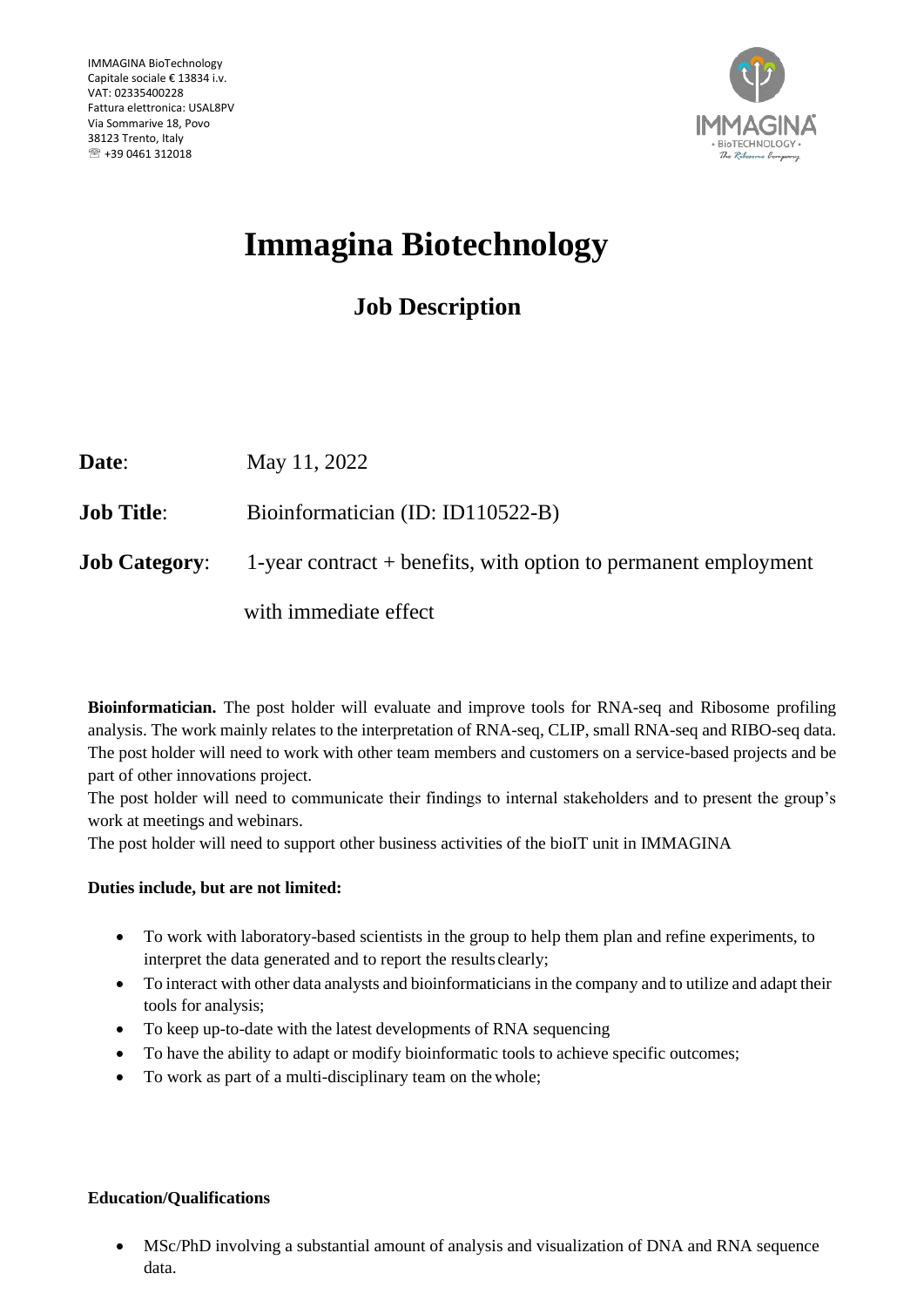IMMAGINA BioTechnology Capitale sociale € 13834 i.v. VAT: 02335400228 Fattura elettronica: USAL8PV Via Sommarive 18, Povo 38123 Trento, Italy 图 +39 0461 312018



• Undergraduate degree in Biological Science, Mathematics (or relateddiscipline)

#### **Experience**

- Track record of successfully performing bioinformatics sequence analyses on Illumina RNA seq data
- Demonstrable history of involvement in the whole experimental process, from the initial experimental concept to execution, analysis and presentation of results, addressing important biological questions.
- Practical experience of handling and analyzing large data sets and working closely with lab scientists to continually refine the experimental and analytical approaches

#### **Knowledge /Skills/ Abilities**

- Expertise in bioinformatics and statistics. In-depth knowledge of the range and limitations of existing bioinformatics tools
- Experience with scripting languages e.g. Perl/Python, Retc.
- Some experience with machine learning
- Up-to-date with latest literature about NGS and analysis
- Good communication and interpersonal skills for discussing and presenting data within the team and with other colleagues
- Excellent problem-solving skills
- Versatility and the ability to work on multiple projects simultaneously

#### **Attitude/Other requirements**

- Creative, ambitious, self-reliant, positive, problemsolver
- Enthusiastic about technology
- Team builder

#### **Desirable Experience**

- Hands on wet lab experience
- Good biological knowledge
- Commercially aware
- Experience and/or understanding of simple sample and library preparationmethods

#### **About Us**

IMMAGINA Biotechnology has been operating since 2014 as a research-driven SME business operating in the sector of Genomics, Proteomics, and Enabling Technology. We develop sophisticated tools to capture ribosomes in an active state and characterize their components. Our technologies